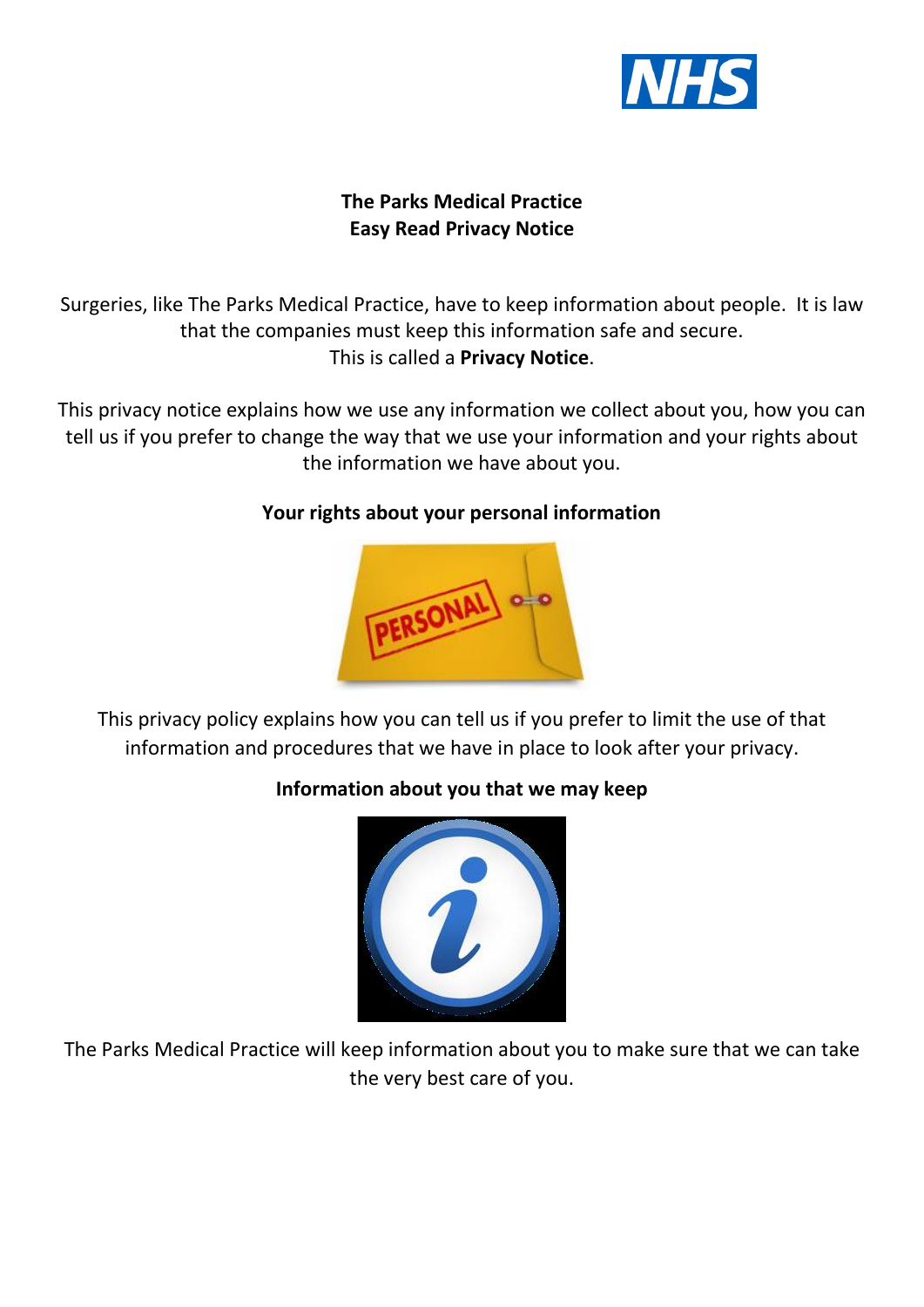

#### **Information about you that we may keep**



The Parks Medical Practice **might** keep information such as:

- Your basic details e.g. name, address, date of birth, emergency contact
- How we support you
- Your likes and dislikes
- Details about your health (which we keep extra safe)

# **Information about your health that we will keep**



The Parks Medical Practice will use your health information to:

- Choose the support, care, and services that you might need
- Keep you safe and healthy
- Help you find the right treatment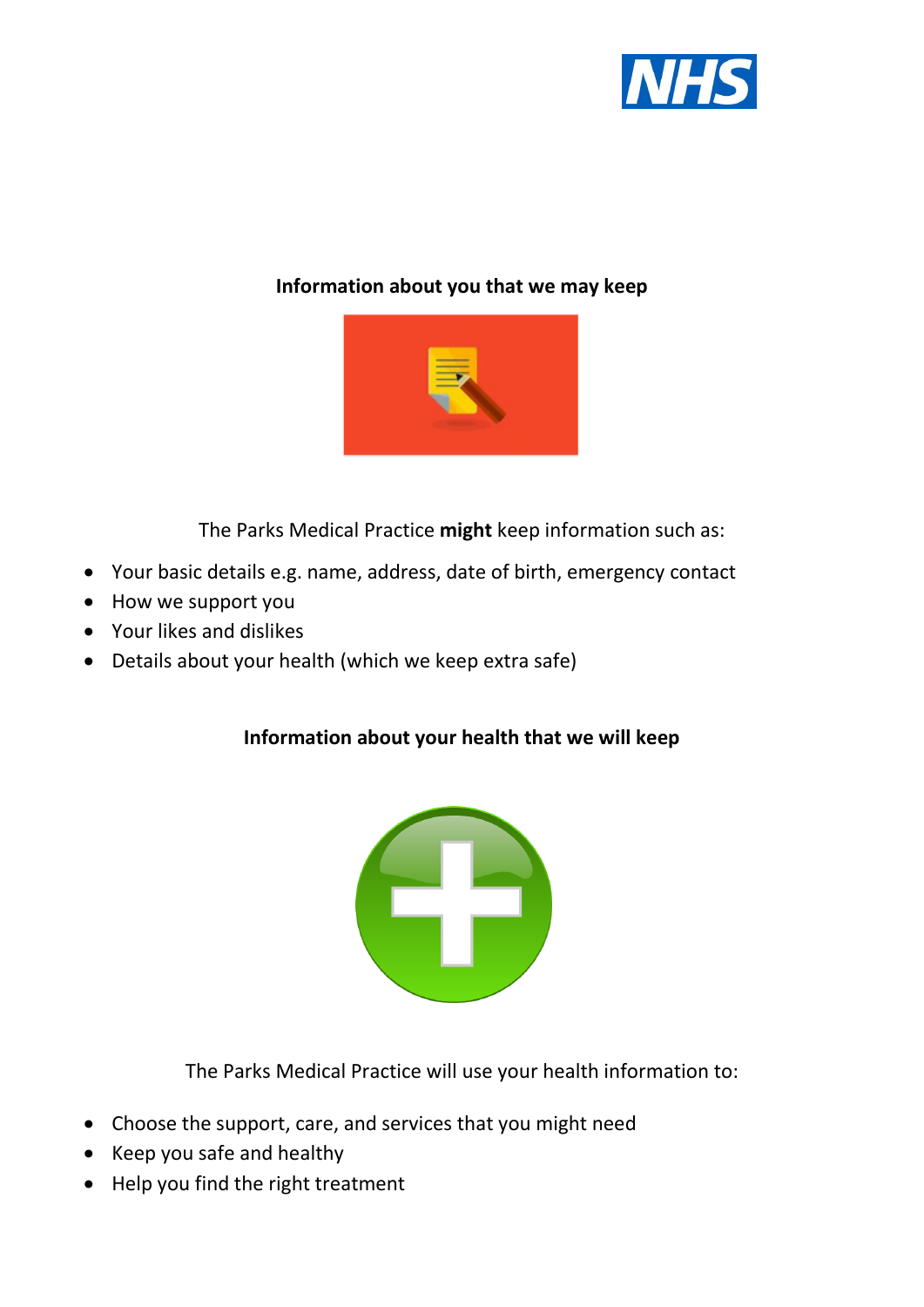



The Parks Medical Practice **must** follow the law when collecting, storing, or sharing information about you.

# **How we keep your information safe**



The Parks Medical Practice will **always** keep your information private and safe.

The only people that we will let see your information are:

- People with permission, like a member of your family who will support and help you to understand your records
- People who have the right to see it by law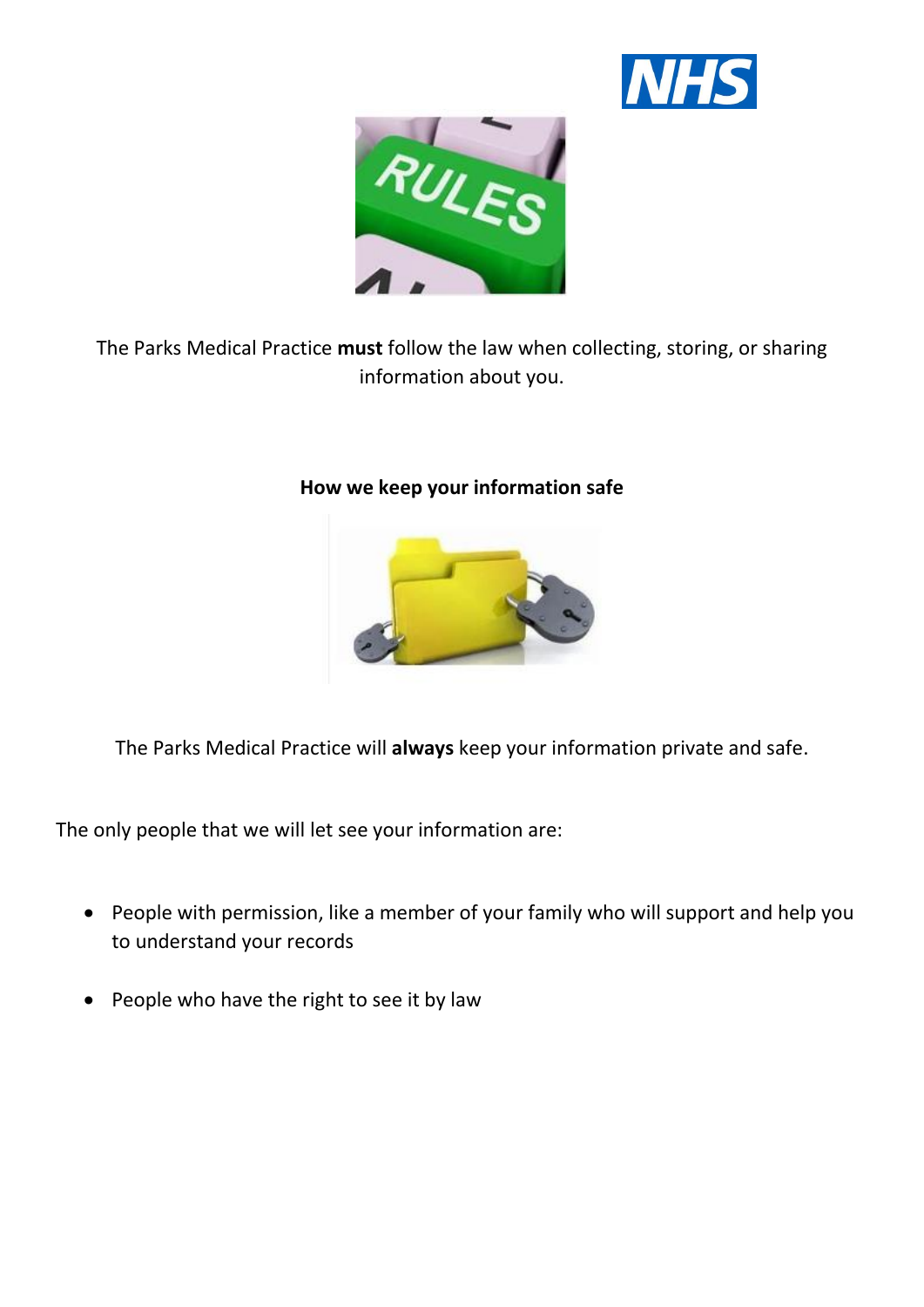

#### **People or organisations who may have a legal reason to see your information**



# **These include:**

- Parts of the health and care system, such as your other health professionals, social workers, or pharmacy staff
- Your local council
- The policy or security services



# **How long we keep your information for:**

- The amount of time we keep your information will be in line with how long the law says we must keep it for, and the rules set by other organisations
- The amount of time we keep your information will depend on why it was needed in the first place
- Or we will follow a Data Retention Policy, this will tell us how long we keep your information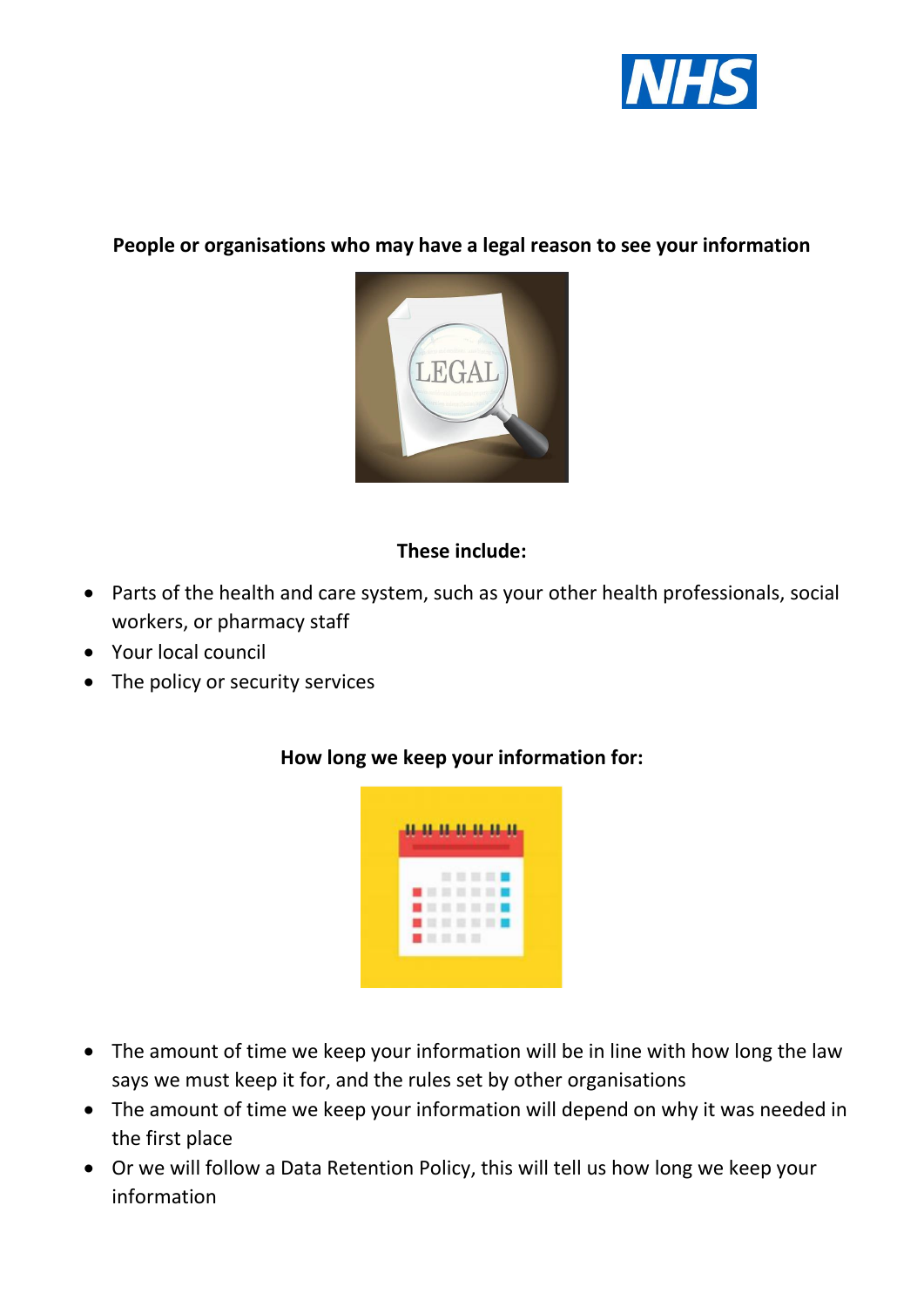

# **You have these rights when it comes to your information:**



- The information we keep about you is **yours**
- We will make sure it is kept private and is only used properly
- You can ask to see a copy of the information we have about you
- If you think the information we have about you is wrong, or has parts missing, you can ask us to correct it



• If you think we have information about you that is no longer needed you can ask us to delete it (but we will not be able to delete it if the law says it is still needed)